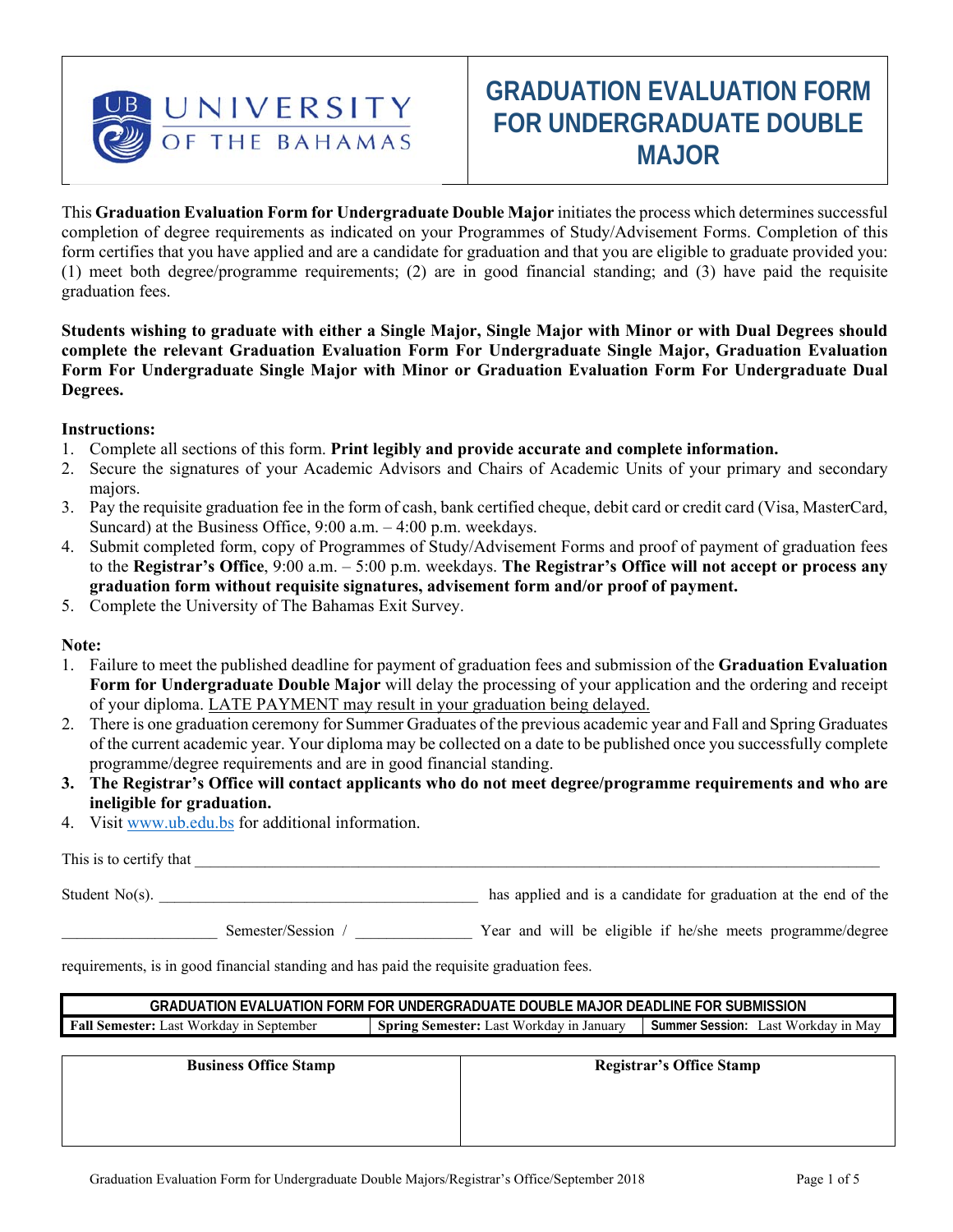## **SECTION 1: GRADUATION INFORMATION**

- 1. Your name will be printed on your degree as follows: Last Name, First Name, Middle Initial. (Ensure accuracy on transcript.)
- 2. Confirm the degree and majors for which you are applying.

|                            | 3. Do you plan to participate in the commencement exercise? O Yes O No<br>If yes, answer $#$ 4 and 5 immediately below. |                                                                                                                       |  |
|----------------------------|-------------------------------------------------------------------------------------------------------------------------|-----------------------------------------------------------------------------------------------------------------------|--|
|                            |                                                                                                                         | 4. Height: Size: [ ]SM [ ]MED [ ]LG [ ]XLG [ ]XXLG [ ]XXXLG                                                           |  |
| 5. Gender: O Male O Female |                                                                                                                         |                                                                                                                       |  |
|                            | <b>SECTION 2: PERSONAL INFORMATION</b>                                                                                  | <u> 1989 - Johann Stoff, deutscher Stoff, der Stoff, der Stoff, der Stoff, der Stoff, der Stoff, der Stoff, der S</u> |  |
|                            |                                                                                                                         |                                                                                                                       |  |
|                            |                                                                                                                         |                                                                                                                       |  |
|                            |                                                                                                                         |                                                                                                                       |  |
|                            |                                                                                                                         | P.O.Box: City: City: Sland/Country:                                                                                   |  |
|                            |                                                                                                                         |                                                                                                                       |  |
| Home Phone:                | Work Phone:                                                                                                             | Cell Phone:                                                                                                           |  |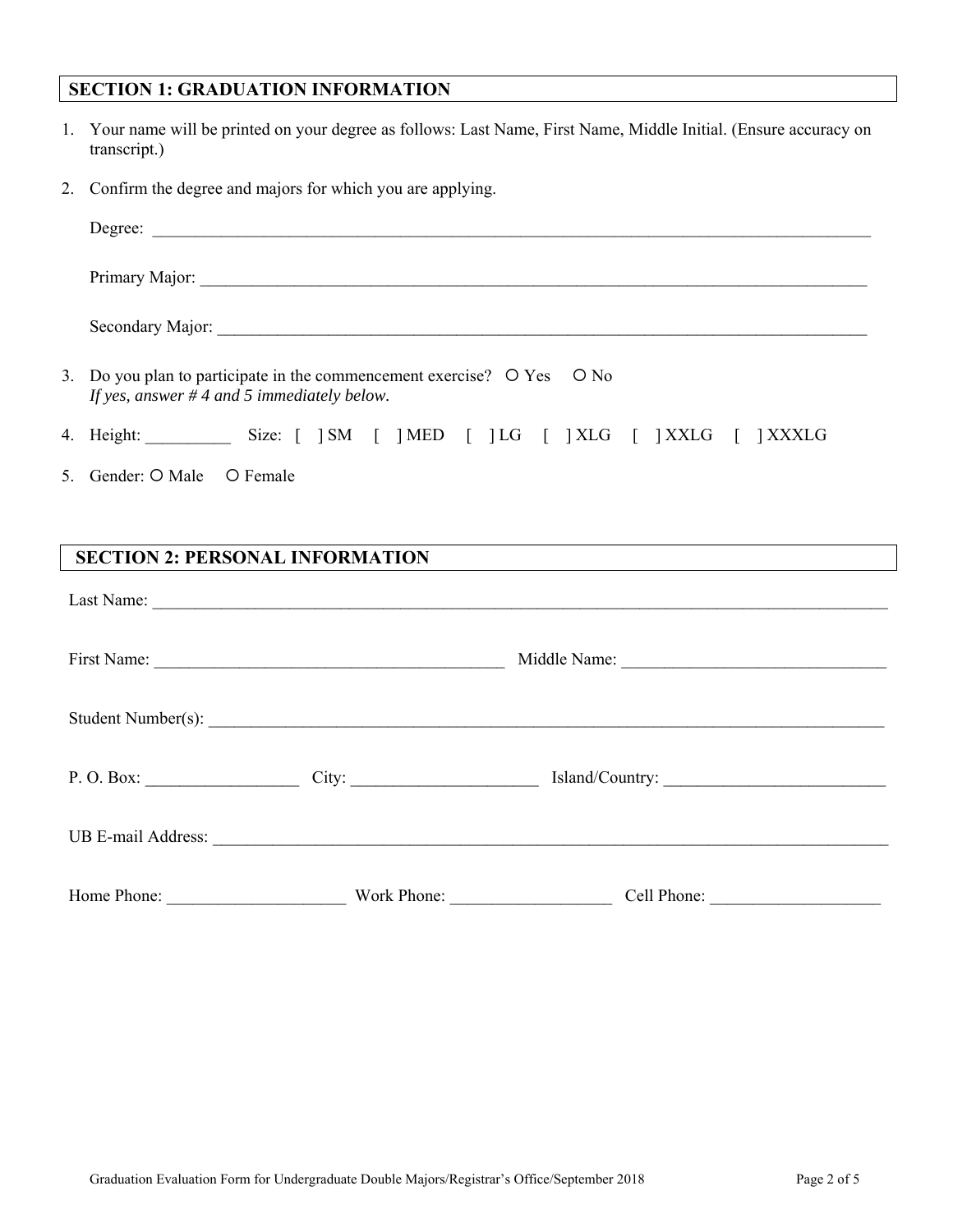## **SECTION 3: PROGRAMME REQUIREMENTS** *(List all courses taken to fulfill programme requirements.)*

|                           | Abbrev/No.           | <b>Course Title</b>         | Credits        | Sem/Year Taken | Final<br>Grade | Quality<br>Points |
|---------------------------|----------------------|-----------------------------|----------------|----------------|----------------|-------------------|
| <b>Student Develop</b>    | <b>COUN 100</b>      | First Year Seminar          | 1              |                |                |                   |
| Comp Literacy             |                      |                             |                |                |                |                   |
| PE/HLTH/NUTR              |                      |                             |                |                |                |                   |
|                           | <b>ENGW/ENGL 119</b> | Writing & Rhetoric I        | $\mathfrak{Z}$ |                |                |                   |
| Literacy                  | ENGW/ENGL 120        | Writing & Rhetoric II       | 3              |                |                |                   |
|                           | ENGW/ENGL 300        | <b>Advanced Composition</b> | $\mathfrak{Z}$ |                |                |                   |
| Numeracy                  |                      |                             |                |                |                |                   |
|                           |                      |                             |                |                |                |                   |
|                           |                      |                             | $\mathfrak{Z}$ |                |                |                   |
| Foreign Language          |                      |                             | 3              |                |                |                   |
| Humanities<br>(HMNS)      |                      |                             | $\mathfrak{Z}$ |                |                |                   |
|                           |                      |                             |                |                |                |                   |
| Natural Science<br>(NASC) |                      |                             |                |                |                |                   |
|                           |                      |                             |                |                |                |                   |
|                           |                      |                             |                |                |                |                   |
| Social Science<br>(SOSC)  |                      |                             |                |                |                |                   |
|                           |                      |                             |                |                |                |                   |

### **General Education Courses (The same Gen Ed courses shall be used to fulfill Gen Ed requirements of both majors.)**

## **Elective Courses (The same Elective courses shall be used to fulfill Elective requirements of both majors.)**

|                                | Abbrev/No. | <b>Course Title</b> | Credits | Sem/Year Taken | Final<br>Grade | Quality<br>Points |
|--------------------------------|------------|---------------------|---------|----------------|----------------|-------------------|
|                                |            |                     |         |                |                |                   |
| Lower Level                    |            |                     |         |                |                |                   |
| (100-200 level)                |            |                     |         |                |                |                   |
|                                |            |                     |         |                |                |                   |
|                                |            |                     |         |                |                |                   |
|                                |            |                     |         |                |                |                   |
| Upper Level<br>(300-400 level) |            |                     |         |                |                |                   |
|                                |            |                     |         |                |                |                   |
|                                |            |                     |         |                |                |                   |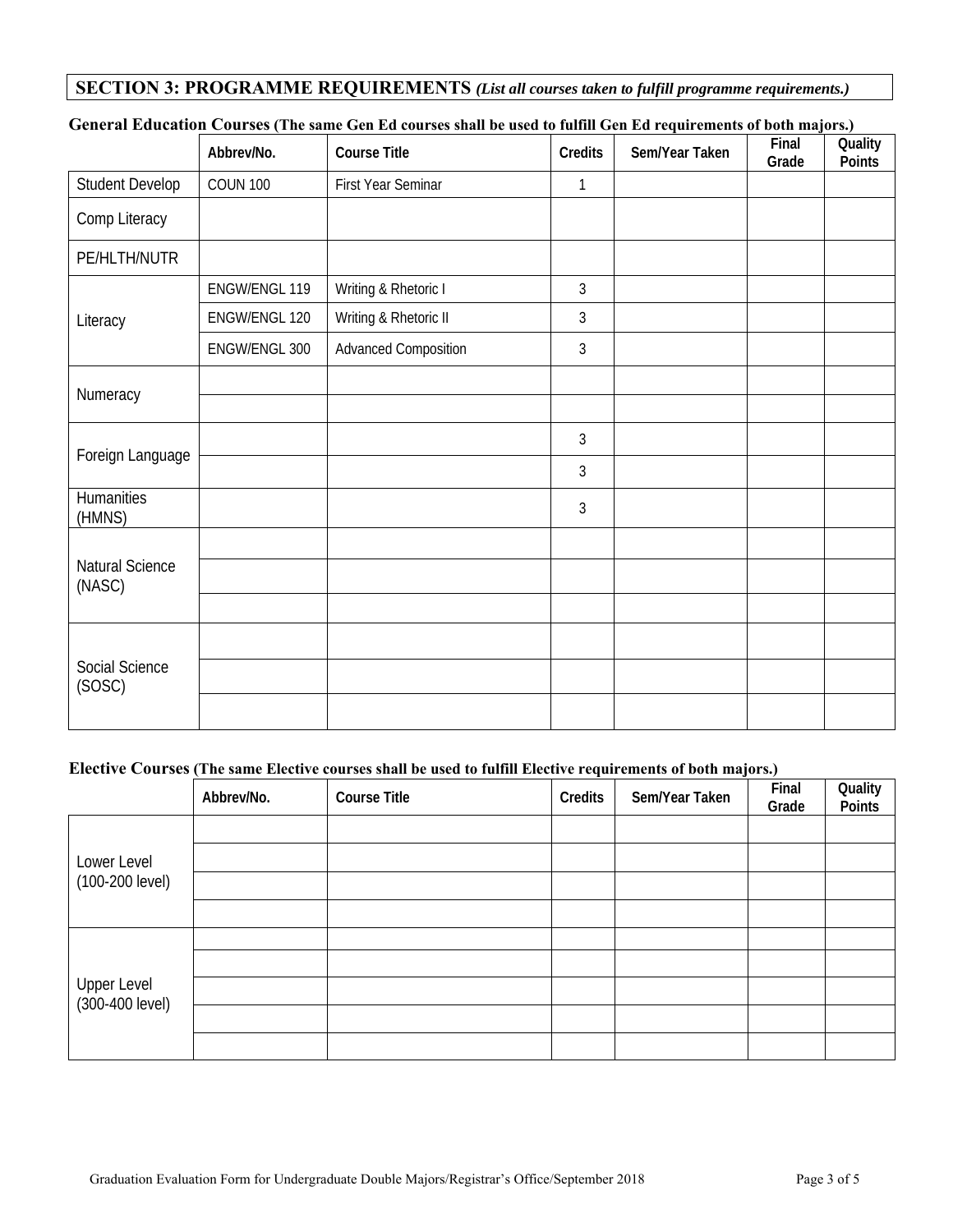#### **Primary Major Area Courses**

| $\ddot{\phantom{a}}$<br>$\ddot{\phantom{0}}$ | Abbrev/No. | <b>Course Title</b> | Credits | Sem/Year Taken | Final<br>Grade | Quality<br>Points |
|----------------------------------------------|------------|---------------------|---------|----------------|----------------|-------------------|
|                                              |            |                     |         |                |                |                   |
|                                              |            |                     |         |                |                |                   |
|                                              |            |                     |         |                |                |                   |
|                                              |            |                     |         |                |                |                   |
|                                              |            |                     |         |                |                |                   |
|                                              |            |                     |         |                |                |                   |
|                                              |            |                     |         |                |                |                   |
|                                              |            |                     |         |                |                |                   |
| Lower Level                                  |            |                     |         |                |                |                   |
| (100-200 level)                              |            |                     |         |                |                |                   |
|                                              |            |                     |         |                |                |                   |
|                                              |            |                     |         |                |                |                   |
|                                              |            |                     |         |                |                |                   |
|                                              |            |                     |         |                |                |                   |
|                                              |            |                     |         |                |                |                   |
|                                              |            |                     |         |                |                |                   |
|                                              |            |                     |         |                |                |                   |
|                                              |            |                     |         |                |                |                   |
|                                              |            |                     |         |                |                |                   |
|                                              |            |                     |         |                |                |                   |
|                                              |            |                     |         |                |                |                   |
|                                              |            |                     |         |                |                |                   |
|                                              |            |                     |         |                |                |                   |
|                                              |            |                     |         |                |                |                   |
|                                              |            |                     |         |                |                |                   |
|                                              |            |                     |         |                |                |                   |
|                                              |            |                     |         |                |                |                   |
|                                              |            |                     |         |                |                |                   |
|                                              |            |                     |         |                |                |                   |
| Upper Level<br>(300-400 level)               |            |                     |         |                |                |                   |
|                                              |            |                     |         |                |                |                   |
|                                              |            |                     |         |                |                |                   |
|                                              |            |                     |         |                |                |                   |
|                                              |            |                     |         |                |                |                   |
|                                              |            |                     |         |                |                |                   |
|                                              |            |                     |         |                |                |                   |
|                                              |            |                     |         |                |                |                   |
|                                              |            |                     |         |                |                |                   |
|                                              |            |                     |         |                |                |                   |
|                                              |            |                     |         |                |                |                   |

Student's Signature **Primary Academic Advisor's Signature** Primary Chairperson's Signature

\_\_\_\_\_\_\_\_\_\_\_\_\_\_\_\_\_\_\_\_\_\_\_\_\_\_\_\_\_\_\_\_\_\_ \_\_\_\_\_\_\_\_\_\_\_\_\_\_\_\_\_\_\_\_\_\_\_\_\_\_\_\_\_\_\_\_\_\_\_\_\_\_ \_\_\_\_\_\_\_\_\_\_\_\_\_\_\_\_\_\_\_\_\_\_\_\_\_\_\_\_\_\_\_\_\_\_